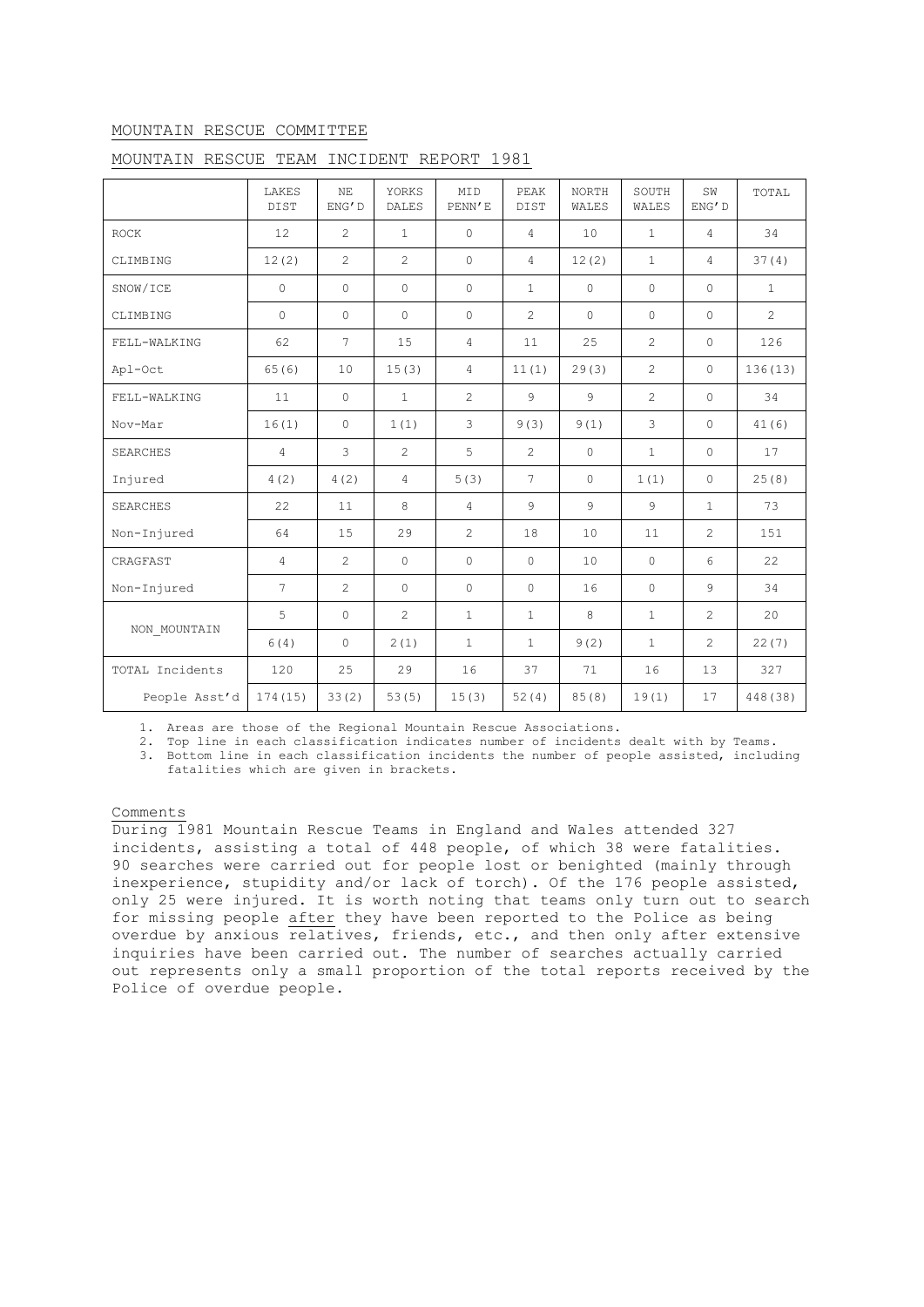## Main Causes of Incidents in England and Wales

| Slips fell walking:                           | 95           | Of which 35 involved worn<br>boots, smooth soled training<br>shoes, or wellingtons. Most<br>resulted in fractures or<br>injury to the lower leg |
|-----------------------------------------------|--------------|-------------------------------------------------------------------------------------------------------------------------------------------------|
| Slips fell walking on snow:                   | 8            | Of which 2 involved lack of<br>crampons/ice axe.                                                                                                |
| Falls climbing and abseiling: Roped           | 22           | Of which 5 involved breaking<br>handholds.                                                                                                      |
| : solo                                        | 5            | And 1 involved an<br>incorrectly fastened<br>waistbelt coming undone                                                                            |
| Belay or runner failure: climbing             | 7            | Mainly nuts coming out<br>1 in-situ peg broken.                                                                                                 |
| : abseiling                                   | $\mathbf 1$  | (sling jumped off peg, not<br>tied in, only looped over.                                                                                        |
| Snow avalanche : climbing                     | 1            | In Derbyshire                                                                                                                                   |
| Rock fall : walking                           | 2            |                                                                                                                                                 |
| : climbing                                    | $\mathbf{1}$ |                                                                                                                                                 |
| Lightning strike :                            | 2            | $(1$ fatal)                                                                                                                                     |
| Inexperience / Ignorance                      |              | (journey too demanding, load<br>too heavy, lack of fitness<br>or training, poor<br>navigation, poor route<br>planning, etc.)                    |
| : summer                                      | 39           | Resulting in collapse<br>(exhaustion / exposure or<br>benightment or stranded.                                                                  |
| : winter                                      | 14           |                                                                                                                                                 |
| Inexperience/Ignorance                        |              |                                                                                                                                                 |
| (Lack of adequate personal clothing):         | 6            | Resulting in exposure                                                                                                                           |
| Inexperience/stupidity                        |              |                                                                                                                                                 |
| (Benightment - set off too late, no<br>torch) | 23           | Of which 23 occurred between<br>October and March                                                                                               |